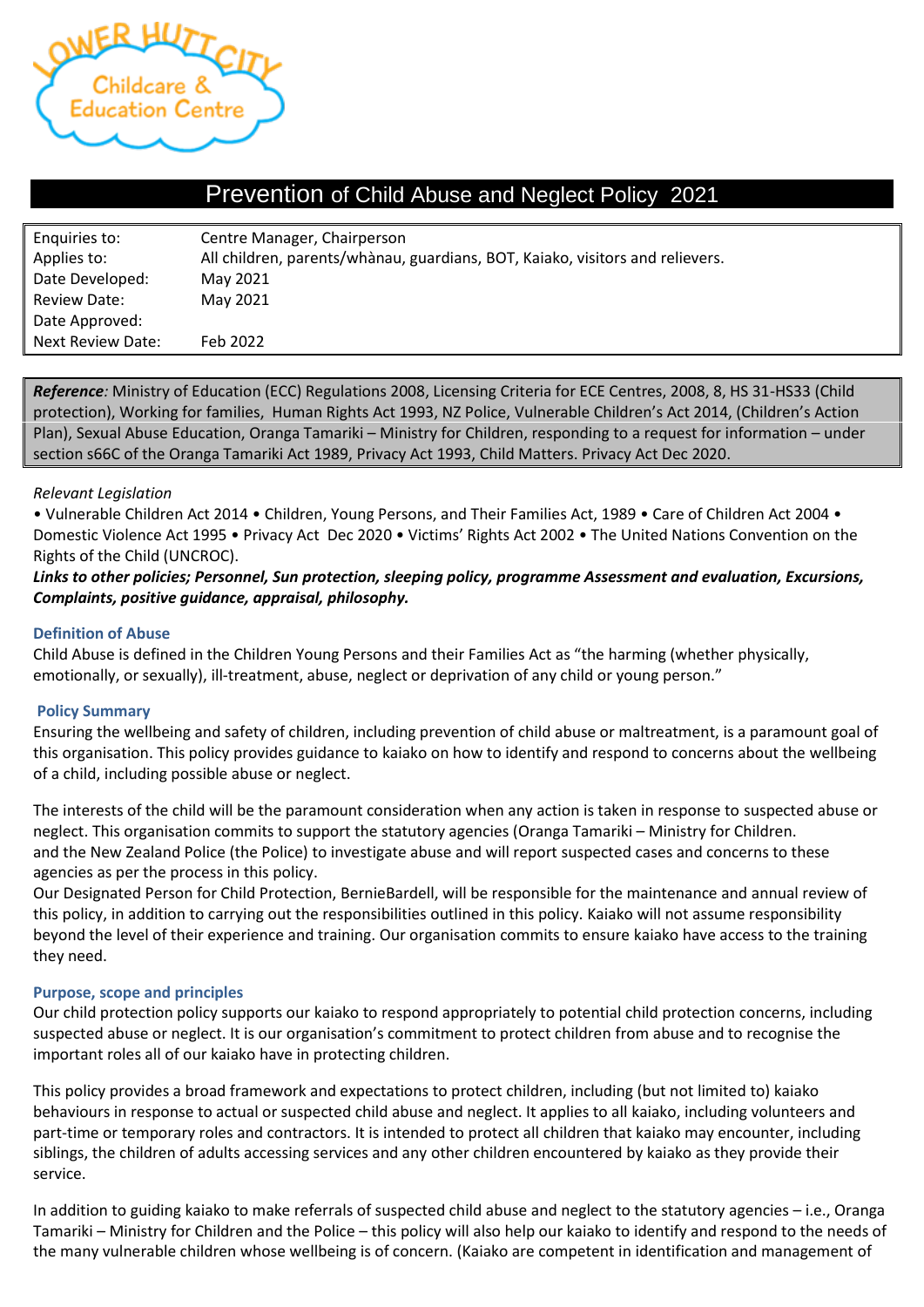actual or potential abuse and/or neglect through the organisation's policy and procedural structures and education programme).

We recognise that in many of these cases, the involvement of statutory agencies would be inappropriate and potentially harmful to families/whànau. Throughout New Zealand statutory and nonstatutory agencies provide a network of mutually supportive services, and it is important for our organisation to work with these to respond to the needs of vulnerable children and families/whànau in a manner proportionate to the level of need and risk.

The rights, welfare and safety of the child/ tamariki, young person/rangatahi are our first and paramount consideration. All kaiako will contribute to the nurturing and protection of children and advocate for them.

Care and protection of children are built on a bicultural partnership in accordance with the Treaty of Waitangi. Màori children/tamariki, young person's/rangatahi are assessed and managed within a culturally safe environment.

All kaiako are to recognise and be sensitive to other cultures.

### **Definitions**

• Child – any child or young person aged under 17 years and who is not married or in a civil union.

• Child protection – activities carried out to ensure that children are safe in cases where there is suspected abuse or neglect or are at risk of abuse or neglect.

• Designated person for child protection – the manager/head teacher or designated person responsible for providing advice and support to kaiako where they have a concern about an individual child or who want advice about child protection policy.

• Disclosure – information given to a kaiako member by a child, parent or caregiver or a third party in relation to abuse or neglect.

• Oranga Tamariki – Ministry for Children – the agency responsible for investigating and responding to suspected abuse and neglect and for providing care and protection to children found to be in need.

• New Zealand Police – the agency responsible for responding to situations where a child is in immediate danger and for working with Child, Youth and Family in child protection work and investigating cases of abuse or neglect where an offence may have occurred.

• Physical abuse – any acts that may result in physical harm of a child or young person. It can be, but is not limited to: bruising, cutting, hitting, beating, biting, burning, and causing abrasions, strangulation, suffocation, and drowning, poisoning and fabricated or induced illness.

• Sexual abuse – any acts that involve forcing or enticing a child to take part in sexual activities, whether or not they are aware of what is happening. Sexual abuse can be, but is not limited to:

- o Contact abuse: touching breasts, genital/anal fondling, masturbation, oral sex, penetrative or non-penetrative contact with the anus or genitals, encouraging the child to perform such acts on the perpetrator or another, involvement of the child in activities for the purposes of pornography or prostitution.
- $\circ$  Non-contact abuse: exhibitionism, voveurism, exposure to pornographic or sexual imagery, inappropriate photography or depictions of sexual or suggestive behaviours or comments.

• Emotional abuse – any act or omission that results in adverse or impaired psychological, social, intellectual and emotional functioning or development. This can include:

- o Patterns of isolation, degradation, constant criticism or negative comparison to others. Isolating, corrupting, exploiting or terrorising a child can also be emotional abuse.
- o Exposure to family/whānau or intimate partner violence.

• Neglect – neglect is the most common form of abuse and although the effects may not be as obvious as physical abuse, it is just as serious. Neglect can be:

- o Physical (not providing the necessities of life like a warm place, food and clothing).
- o Emotional (not providing comfort, attention and love).
- $\circ$  Neglectful supervision (leaving children without someone safe looking after them).
- o Medical neglect (not taking care of health needs).
- o Educational neglect (allowing chronic truancy, failure to enrol in education or inattention to education needs).

#### **Training**

We are committed to maintaining and increasing kaiako awareness of how to prevent, recognise and respond to abuse through appropriate training. As part of their induction, new kaiako are made aware of the policy on child protection.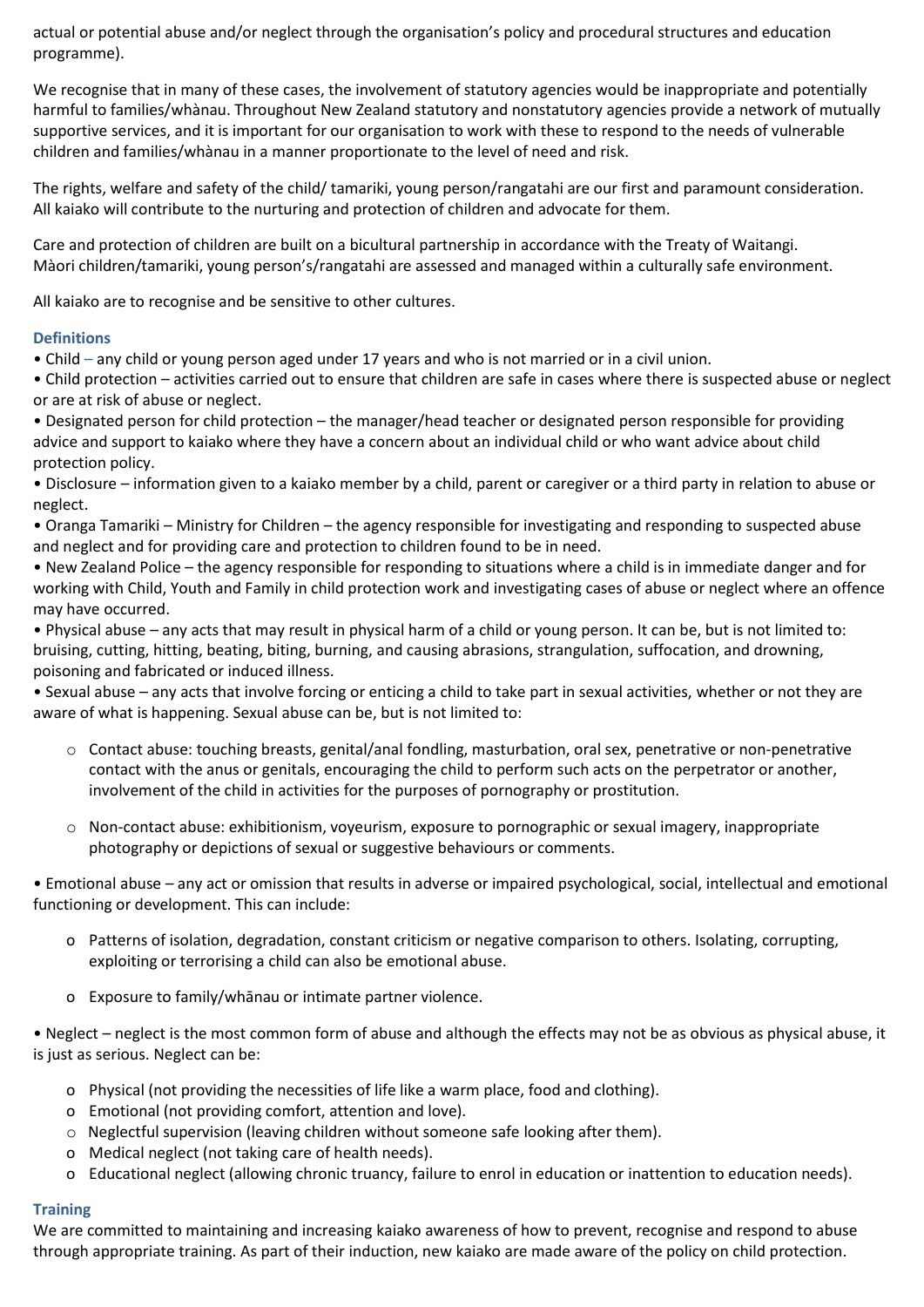Training, resources and/or advice will be available to ensure that all kaiako can carry out their roles in terms of this policy, particularly:

- Understanding child abuse and indicators of child abuse.
- How to reduce the risk of child abuse.
- Understanding and complying with legal obligations in regard to child abuse.
- Working with outside agencies on child abuse issues.
- Planning of environment and supervision to minimise risk.
- Dealing with child/parents/family/whànau.
- Kaiako are advised not babysit privately for centre clients.

#### **Identifying child abuse and neglect**

Our approach to identifying abuse or neglect is guided by the following principles:

• We understand that every situation is different and it's important to consider all available information about the child and their environment before reaching conclusions. For example, behavioural concerns may be the result of life events, such as divorce, accidental injury, the arrival of a new sibling etc.

• We understand when we are concerned a child is showing signs of potential abuse or neglect we should talk to someone, either a colleague, manager/head teacher or the Designated Person for Child Protection – we shouldn't act alone.

• While there are different definitions of abuse, the important thing is for us to consider overall wellbeing and the risk of harm to the child. It is not so important to be able to categorise the type of abuse or neglect.

• It is normal for us to feel uncertain, however, the important thing is that we should be able to recognise when something is wrong, especially if we notice a pattern forming or several signs that make us concerned.

• Exposure to intimate partner violence (IPV) is a form of child abuse. There is a high rate of co occurrence between IPV and the physical abuse of children.

#### We recognise the signs of potential abuse:

• *Physical signs* (e.g., unexplained injuries, burns, fractures, unusual or excessive itching, genital injuries, sexually transmitted diseases).

- *Developmental delays* (e.g., small for their age, cognitive delays, falling behind in school, poor speech and social skills).
- *Emotional abuse/neglect* (e.g., sleep problems, low self-esteem, obsessive behaviour, inability to cope in social situations, sadness/loneliness and evidence of self-harm).

• *Behavioural concerns* (e.g., age inappropriate sexual interest or play, fear of a certain person or place, eating disorders/substance abuse, disengagement/neediness, aggression).

• The child talking about things that indicate abuse (sometimes called an allegation or disclosure).

### We are aware of the signs of potential neglect:

- *Physical signs* (e.g., looking rough and uncared for, dirty, without appropriate clothing, underweight).
- *Developmental delays* (e.g., small for their age, cognitive delays, falling behind in school, poor speech and social skills).
- *Emotional abuse/neglect* (e.g., sleep problems, low self-esteem, obsessive behaviour, inability to cope in social situations, sadness/loneliness and evidence of self-harm).
- *Behavioural concerns* (e.g., disengagement/neediness, eating disorders/substance abuse, aggression).
- *Neglectful supervision* (e.g., out and about unsupervised, left alone, no safe home to return to).
- *Medical neglect* (e.g., persistent nappy rash or skin disorders or other untreated medical issues).

Every situation is different and kaiako will consider all available information about the child and their environment before reaching conclusions. For example, behavioural concerns may be the result of life events, such as divorce, accidental injury, the arrival of a new sibling etc.

This organisation will always act on the recommendations of statutory agencies, including Child, Youth and Family and the Police. We will only inform families/whànau about suspected or actual abuse after we have discussed this with these agencies.

When we respond to suspected child abuse or any concerning behaviour we write down our observations, impressions and communications in a confidential register. This is kept separate from our other records and access will be strictly controlled.

Kaiako involved in cases of suspected child abuse are entitled to have support. We will maintain knowledge of such individuals, agencies and organisations in the community that provide support.

#### **Confidentiality and information sharing**

We will seek advice from Oranga Tamariki – Ministry for Children and/or the Police before identifying information about an allegation is shared with anyone, other than the centre manager or designated person. Kaiako should be aware that:

• Under sections 15 and 16 of the Children, Young Persons, and Their Families Act 1989 any person who believes that a child has been or is likely to be, harmed physically, emotionally or sexually or ill-treated, abused, neglected or deprived may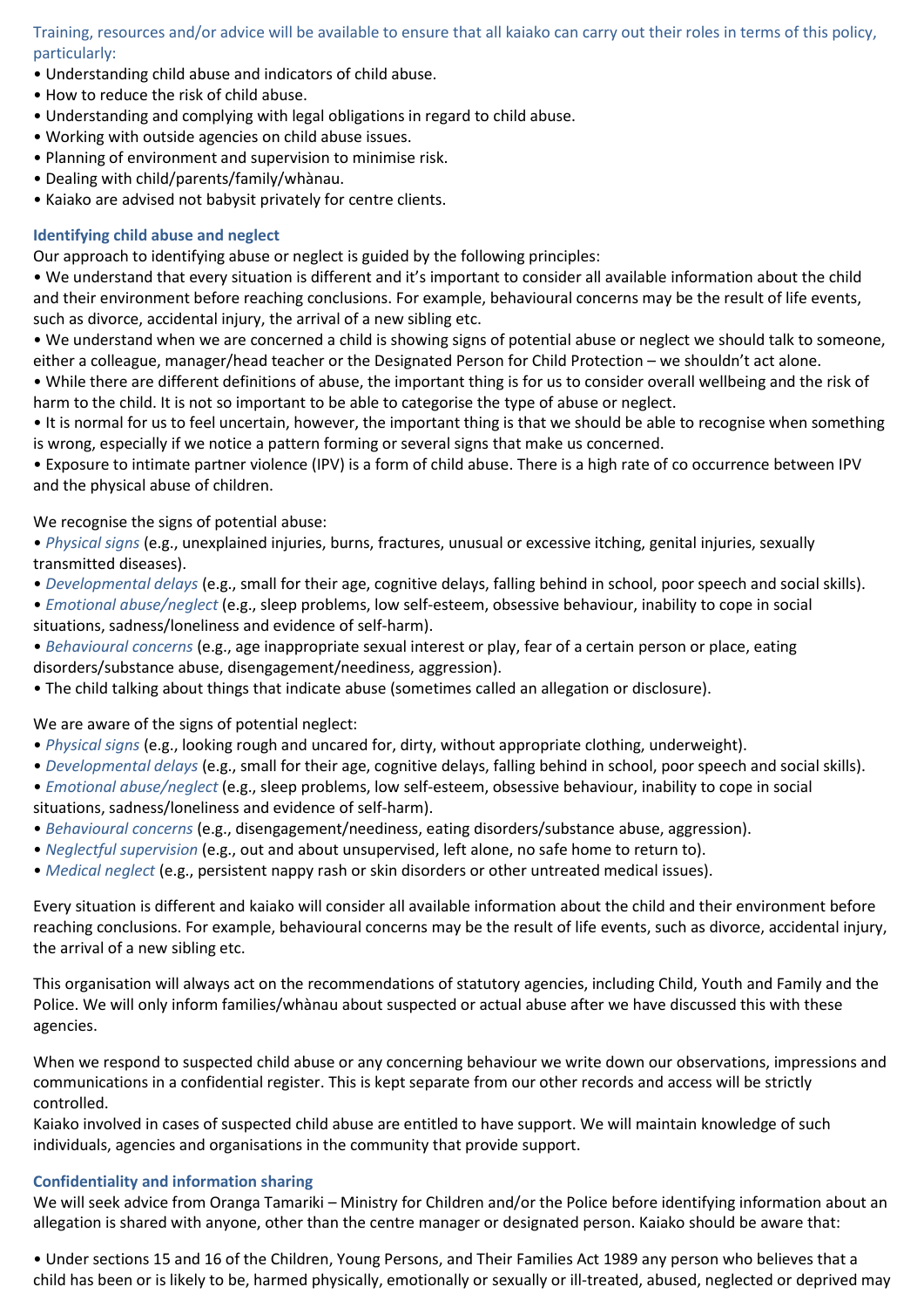report the matter to Oranga Tamariki – Ministry for Children or the Police and provided the report is made in good faith, no civil, criminal or disciplinary proceedings may be brought against them.

Any Notifications made will also be made to The Ministry if Education.

• When collecting personal information about individuals, it is important to be aware of the requirements of the privacy principles – i.e., the need to collect the information directly from the individual concerned and when doing so to be transparent about: the purposes for collecting the information and how it will be used; who can see the information; where it is held; what is compulsory/voluntary information; and that people have a right to request access to and correction of their information.

• Kaiako may, however, disclose information under the Privacy Act/Health Information Privacy Code where there is good reason to do so – such as where there is a serious risk to individual health and safety (see privacy principle 11/Code rule 11). Disclosure about ill-treatment or neglect of a child/young person may also be made to the Police or Oranga Tamariki – (refer to "responding to a request for information – under section s66C of the Oranga Tamariki Act 1989") Ministry for Children under sections 15 and 16 of the Children, Young Persons, and Their Families Act 1989.

#### **Child safe practice guidelines**

To avoid situations where kaiako may be alone with children, all kaiako should examine the opportunities or possible situations where kaiako may be alone with children. Wherever possible an open door policy for all spaces should be used (excludes toilets). Kaiako should be aware of where all children are at all times.

Visitors should be monitored at all times by kaiako and volunteers and outside instructors should be monitored by kaiako. If activities require one to one physical contact (i.e. gymnastics etc.) parents and caregivers should be advised.

Where a child or young person requires assistance, e.g., if they are intellectually or physically disabled, if possible involve the parents/caregivers and outside agencies (in education such as the Ministry of Education's Special Education group) to assist. If this assistance is not available, ensure that the kaiako members are aware of the appropriate procedures when giving assistance. All kaiako are expected to behave in a manner consistent with the Code of Ethics as outlined by the Education Council. A relationship between an adult and a child or young person cannot be a relationship between equals. There is a potential for exploitation and harm of vulnerable young people. Adults have a responsibility to ensure that an unequal balance of power is not used for personal advantage or gratification. All kaiako are expected to behave in a manner that maintain appropriate professional boundaries and avoid behaviour which might be misinterpreted by others.

Kaiako should avoid being alone when transporting a child or young person, unless an emergency requires it. Except in an emergency, children and young people are not to be taken from our organisation's premises, or from the programme we provide, without written parental consent.

#### **Responding to a child when the child discloses abuse**

*Listen to the child disclosures by children are often subtle and need to be handled with particular care, including an awareness of the child's cultural identity and how that affects interpretation of their behaviour and language.*

- Listen to the child. (Stay calm and keep voice clam and gentle).
- Reassure the child.

• Ask open-ended prompts – e.g., "What happened next, How come, Tell me what happened, Can you describe that to me? ....... (Don't be too quick to fill silences)

- Thank the child for telling you
- Do Not Panic

*Let the child know that they:*

- Are not in trouble.
- Have done the right thing.
- Follow the policy

If the child is visibly distressed **Provide appropriate reassurance and re-engage in appropriate** activities under supervision until they are able to participate in ordinary activities.

> Do not interview the child (in other words, do not ask questions beyond open prompts).

Do not make promises that can't be kept, e.g., "I will keep you safe now".

If the child is not in immediate danger Re-involve the child in ordinary activities and explain what you are going to do next.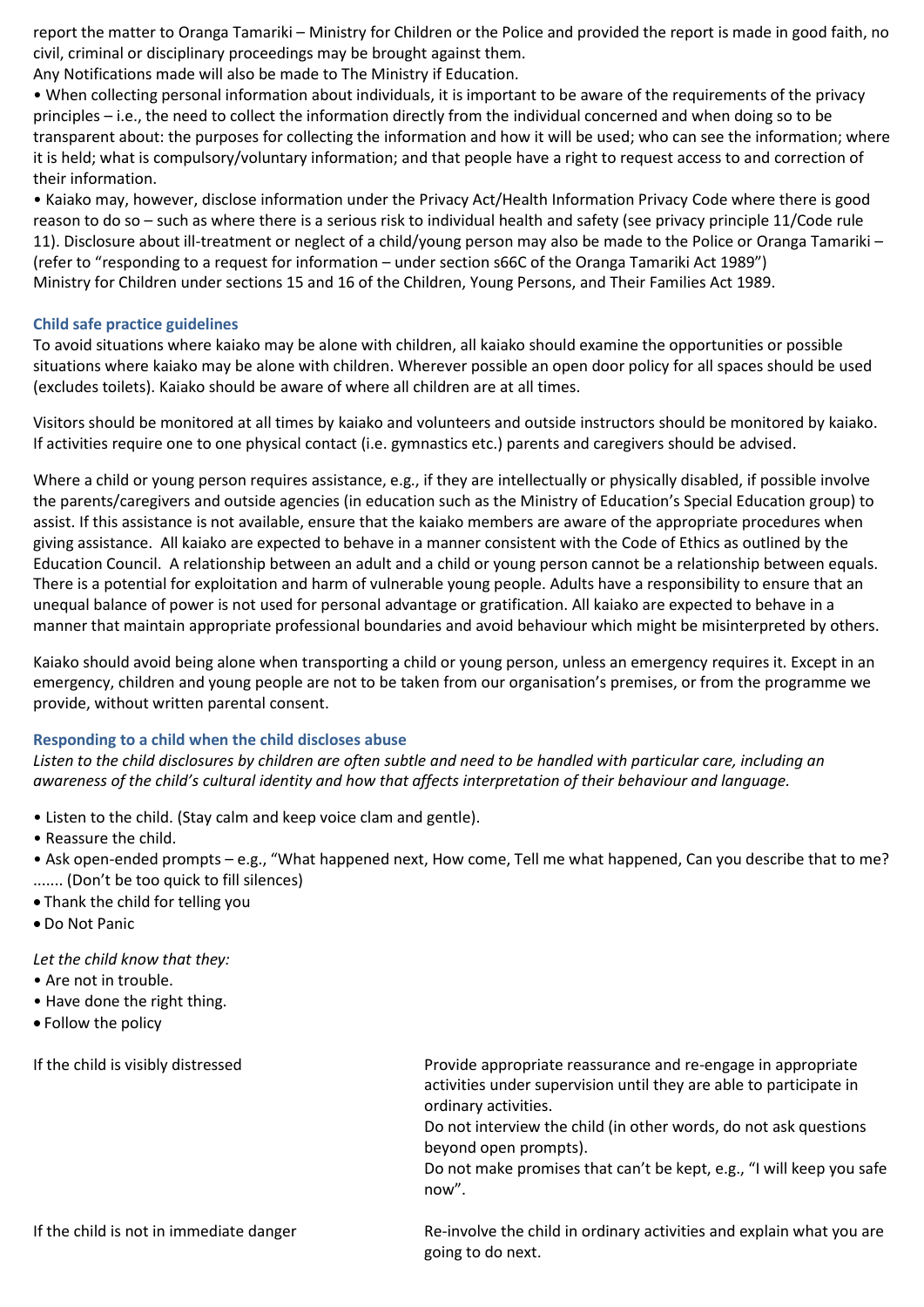#### *If the child is in immediate danger Contact the Police immediately*

As soon as possible formally record the disclosure. Record:

- Word for word, what the child said.
- The date, time, location and the names of any kaiako that may be relevant.

• The factual concerns or observations that have led to the suspicion of abuse or neglect (e.g., any physical, behavioural or developmental concerns).

- The action taken by your organisation.
- Any other information that may be relevant.

Decision-making Discuss any concern with the manager or the designated person for child protection

Notifying authorities Notify The Ministry of Education and Oranga Tamariki – Ministry for Children

promptly if there is a belief that a child has been, or is likely to be abused,

*Phone: 0508 Family (0508 326 459)* email: [contact@mvcot.govt.nz](mailto:contact@mvcot.govt.nz) 

Chart to follow for guidance!

#### **Abuse suspected or disclosed**

Is an immediate response required to ensure the child's safety? (If unsure, consult immediately)

#### **NO**

Consult designated Person for Child Protection (Centre Manager) **YES**









Report of Concern made to Oranga Tamariki Record actions taken Inform Minisrty

Record actions taken *(This includes - Full information about the child, all concerns, discussions, professional involved, actions taken)* Record word for word,

\*What the child said;

\* The date, time, location and the names of any kaiako that may be relevant;

\*The factual concerns or observations that have led to the suspicion of abuse or neglect (e.g. any physical, behavioural or developmental concerns ;)

\*The action taken by Lower Hutt City Education and Childcare Centre

\* Any other information that may be relevant.

#### **Disclosure/allegation of child abuse by a kaiako member and or Manager**

This section outlines the procedures to follow should an allegation of inappropriate behaviour towards a child be made against a member of kaiako. It is important to recognise that all disclosures of abuse of a child must be taken seriously, reported and investigated appropriately, with the safety of child being of the highest concern.

Ensure the immediate safety of the child and contact Police 111 or Oranga Tamariki immediately on Phone: 0508 326 459

Decision whether to notify Oranga Tamariki **Inform the Designated Person for Child Protection** Inform Ministry of Education

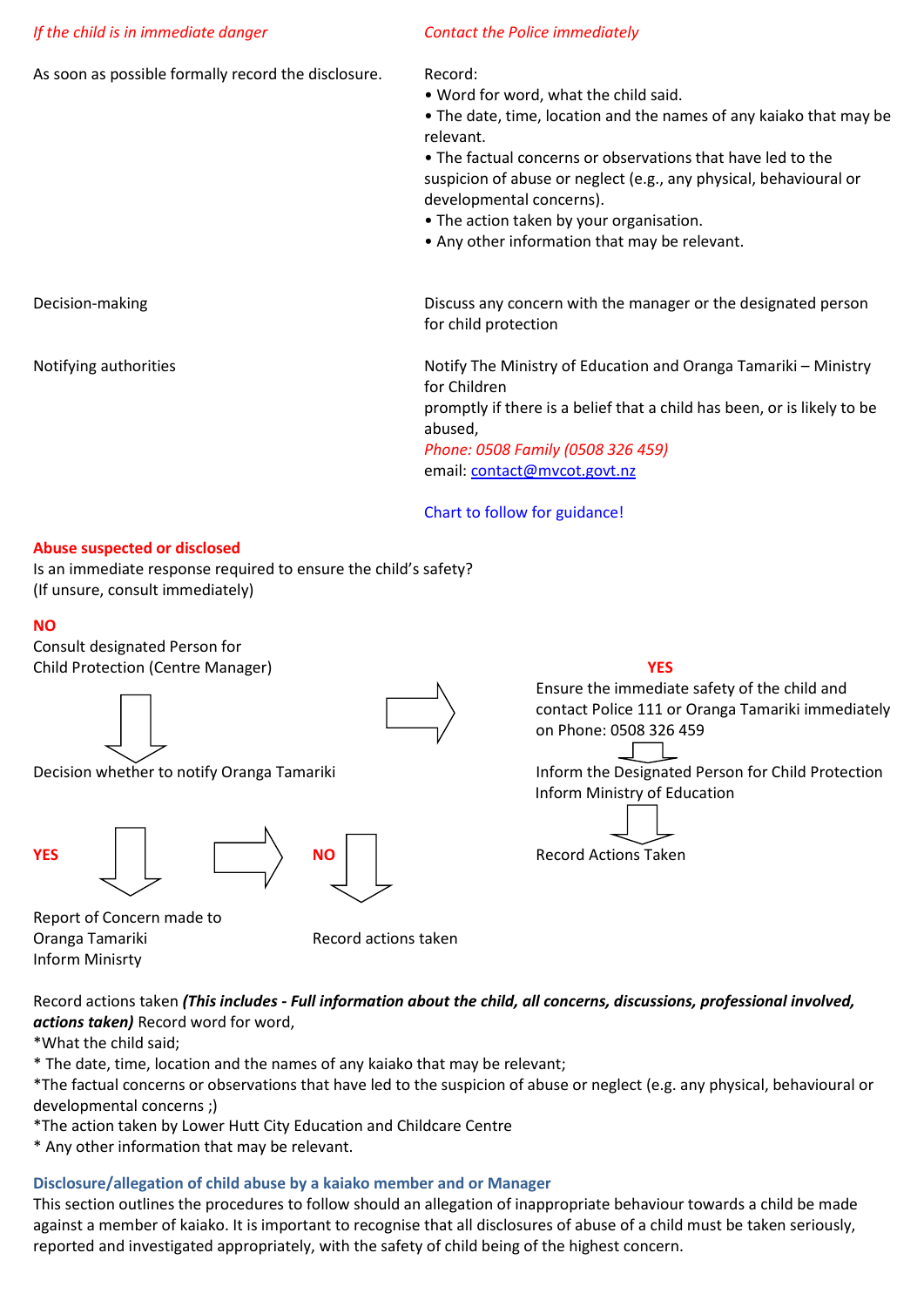Allegations, suspicions or complaints of abuse against kaiako, volunteers or representatives of other agencies must be taken seriously and reported to the Manager who will deal with them immediately, sensitively and expediently within the procedures outlined in this policy.

It is *NOT* the responsibility of kaiako to investigate allegations of child abuse.

If the Police decide to undertake a criminal investigation then the member of kaiako may be suspended, without prejudice, as a precautionary measure. It is important that no internal investigation is undertaken, and no evidence gathered that might prejudice the criminal investigation.

#### **Procedure to follow** *(Reference: Child matters)*

• Two people should be designated to deal with the allegation – one responds to employment aspects and another to the child protection concern. (Designated person, centre manager, and or Chairperson).

- The Manager is to ensure the management committee is to be notified. (Follow EduCANZ requirements).
- Record all comments and allegations.

Management to consult with Oranga Tamariki – Ministry for Children or the Police.

It is advisable at this time to notify the Ministry of Education

- Safety of child must be assured even if it means the temporary removal of kaiako member.
- Although there should be a fair investigation, no attempt should be made to collude with the member of kaiako.
- Management to refer to the relevant employment contract.

Oranga Tamariki – Ministry for Children or management to advise employee and seek a response (depending on outcomes of discussions with statutory agencies.)

- Employee will be advised of their right to seek support/advice from union or other appropriate representatives.
- Management to contemplate removal of employee from the programme environment, subject to the employment contract.
- Management to maintain close liaison with Oranga Tamariki Ministry for Children or the Police.

If an allegation is made against the manager – the same process is to be followed; however the Chairperson becomes the designated contact person.

To ensure the child is kept safe, management may take steps to remove the kaiako member against whom an allegation has been made from the environment, subject to the requirements of the applicable individual or collective employment agreement and relevant employment law, including the Human Resources disciplinary procedures.

Management will consult with Oranga Tamariki – Ministry for Children and/or the Police before taking any further action. A this point update the Ministry of Education

We commit not to use 'settlement agreements', where these are contrary to a culture of child protection. Some settlement agreements allow a member of kaiako to agree to resign provided that no disciplinary action is taken, and a future reference is agreed. Where the conduct at issue concerned the safety or wellbeing of a child, use of such agreements is contrary to a culture of child protection.

#### **Teaching Council** *(Reference: Child matters)*

A compliant or allegation against a member of kaiako may require a report to Teaching Council of Aotearoa New Zealand. (EduCANZ). Physical, sexual, or psychological abuse is reportable whether it occurs as

- A single act; or
- A number of acts forming part of a pattern of behaviour, even if some or all of those acts, viewed in isolation, would be minor or trivial.

#### **Designated Person for Child Protection – (Roles and responsibilities)**

- Usually the Centre Manager
- Has a deeper level of training, and understanding of child abuse
- Source of support, advice and expertise within the organisation when deciding what action to take
- Keeps appropriate records of concerns
- Refers to the relevant investigating agencies
- Regularly reviews and updates the child protection policy

#### **Recruitment and employment (safety checking)**

Our recruitment policy reflects a commitment to child protection by including comprehensive screening procedures. Safety checks will be carried out, as required by the Vulnerable Children Act 2014.

Recording and notifying Oranga Tamariki – Ministry for Children of suspected child abuse or neglect and the process to follow (refer to the Children's Action Plan Page 42, located in the policy folder).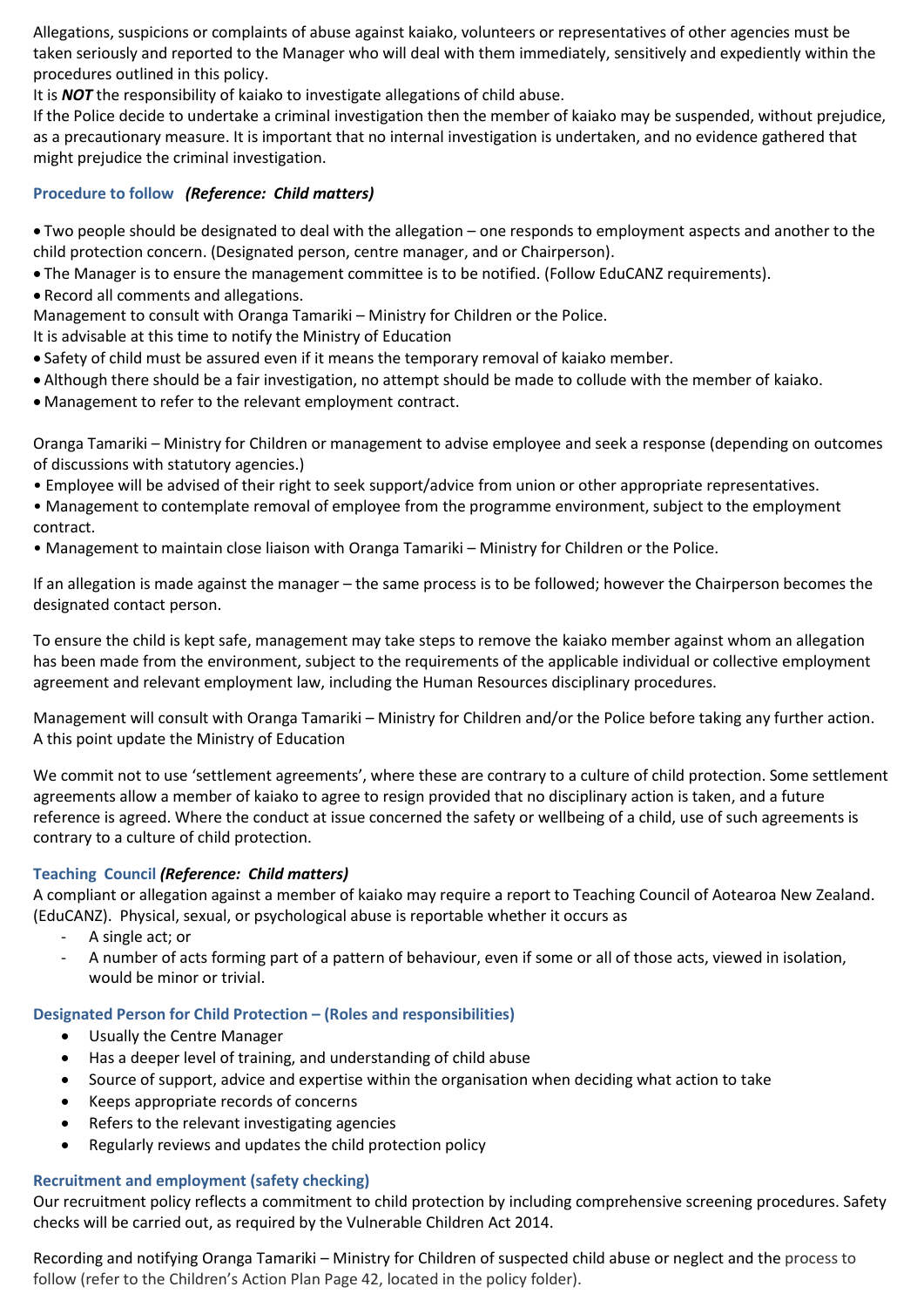Record of in Incident or Allegation form located in policy folder.

| Board of Trustees consulted | Yes/No      | Kajako consulted | Yes/No |
|-----------------------------|-------------|------------------|--------|
| Parents consulted           | Yes/No      |                  |        |
| Approved by                 | Designation | Date             |        |